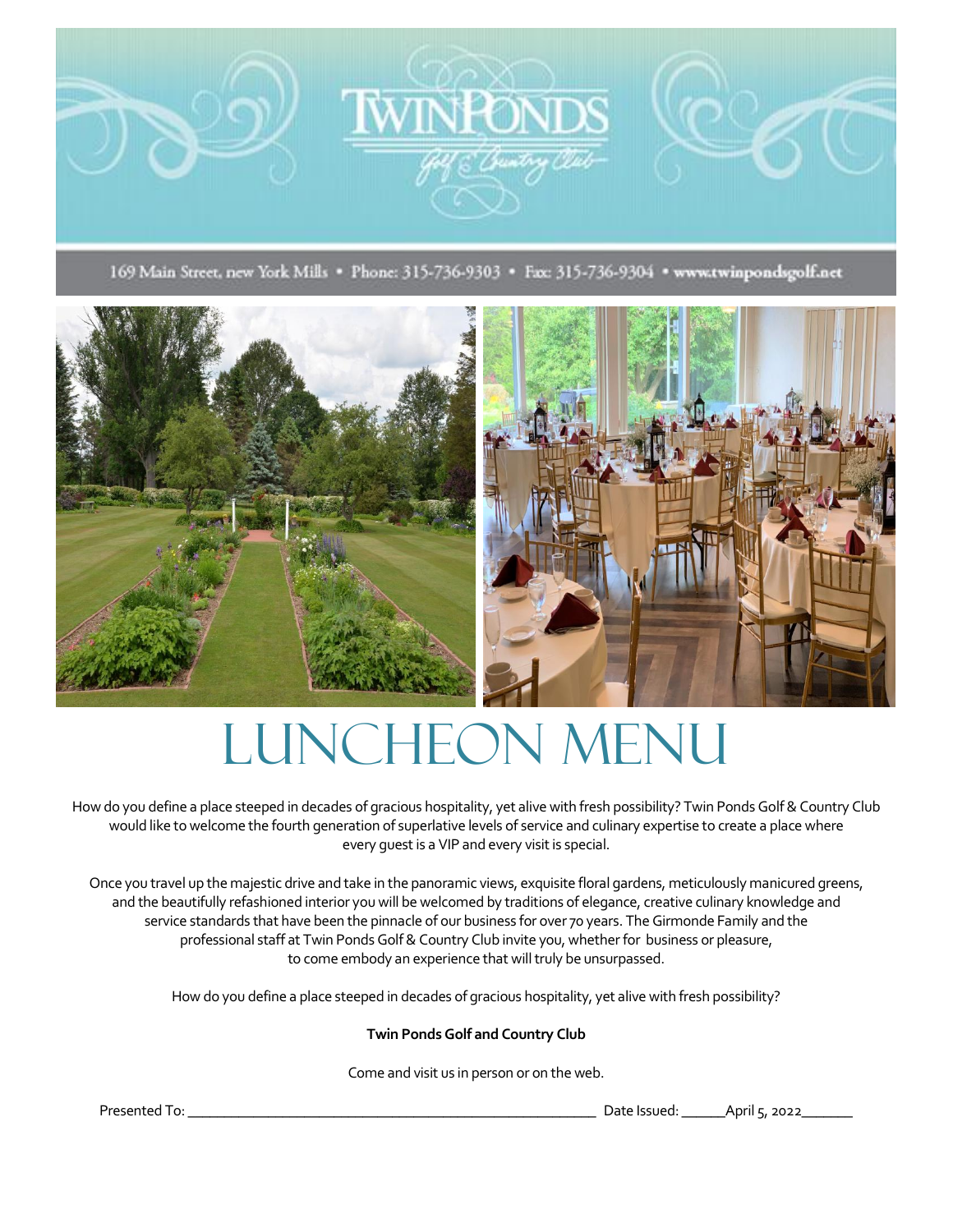# SIT-DOWN LUNCHEOI

Groups of 40 or more \$200 deposit required \$250 Room Charge (Choose Two)

—————————— ————————— ———————

### COUNTRY CLUB \$16

Smoked Turkey Breast, Bacon, Lettuce, Tomato and Mayonnaise on a toasted Sourdough bread served with Braubant potatoes

### Chicken Caesar Salad \$16

Grilled chicken breast and crisp romaine hearts with homemade croutons and shaved parmesan, tossed in a light Caesar dressing

*The Following Below Include House Salad, Bread and a Choice of Braubant Potatoes, Herbed Rice Pilaf or Vegetable*

### Open Faced chicken Ravello \$18

Boneless Chicken Breast, baked and topped with Italian Greens, Prosciutto and Provolone, Finished with a Creamy Garlic and Herb Boursin Cheese Sauce

#### Stuffed Chicken Breast \$16

Fresh boneless breast filet filled with a long grain and wild rice pilaf, baked and finished with a mandarin orange glaze

### Chicken Francaise \$18

Boneless Chicken Breast dipped in Parmesan Egg Batter, Pan Sautéed, finished with a light Garlic-Lemon White Wine Sauce

#### Boneless Pork Chop \$17

Grilled boneless center cut pork loin chops finished with an apple and green onion bourbon glaze

### Tenderloin Steak Sandwich \$24

Grilled served open-faced on ciabatta bread topped with Italian greens and provolone

## Boston Baked Haddock \$18

Fresh haddock filet crusted with parmesan and herbed breadcrumb, baked with lemon, wine and butter

#### Stone Ground Salmon \$20

Fresh salmon fillet roasted with a glaze of maple and stone ground mustard and served over organic baby arugula

*Prices are subject to change without notice. Prices do not include 22% administrative charge and 8.75% sales tax Credit Cards are subject to processing fee. Additional COVID-19 Charge May Apply*